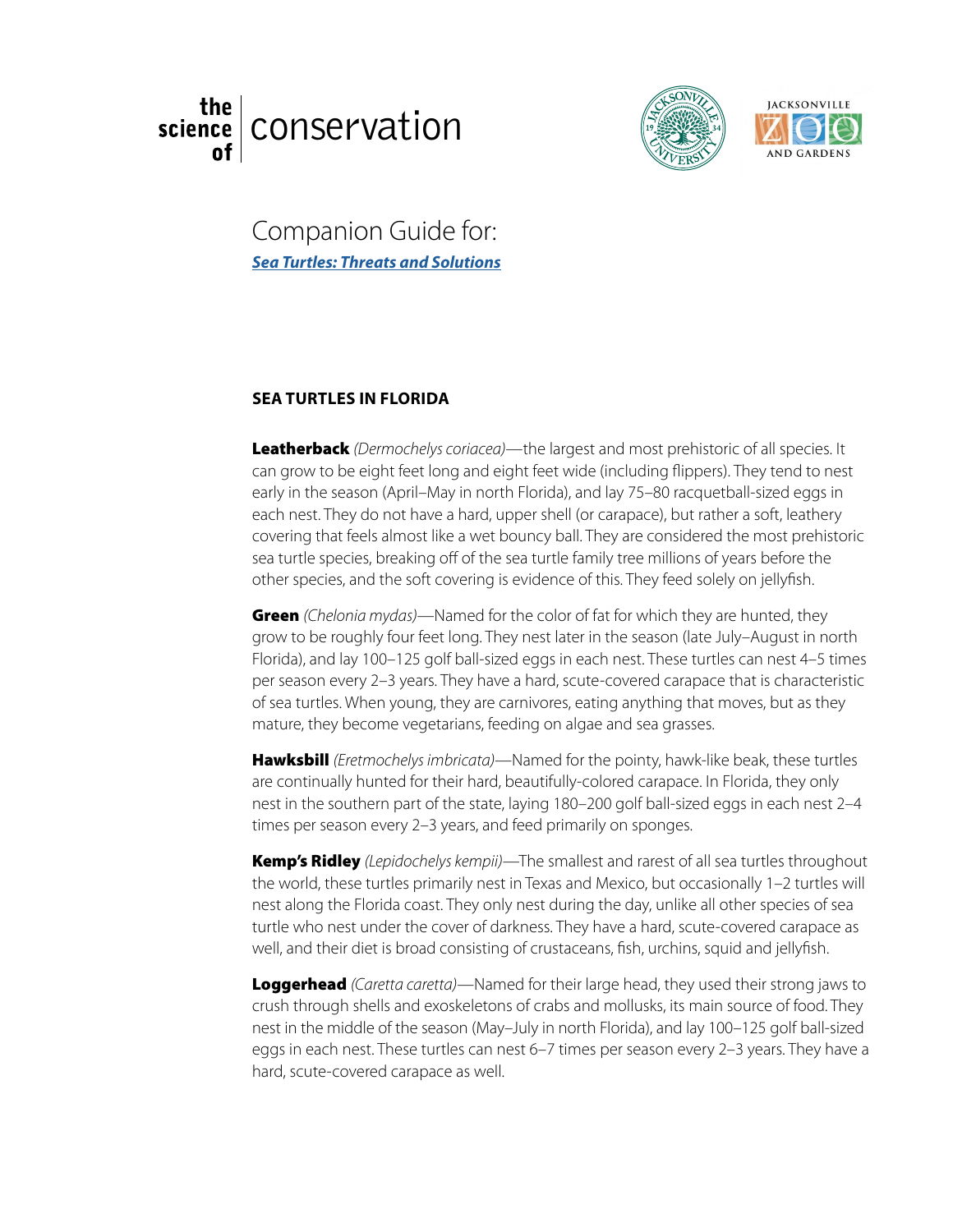#### **SEA TURTLE CONSERVANCY**

- The oldest sea turtle conservation organization in the world, founded by Dr. Archie Carr, a zoology professor at the University of Florida. [www.conserveturtles.org](http://www.conserveturtles.org/)
- 2015 was a record year for green turtle nesting in Florida. A total of 28,088 nests on 26 index nesting beaches.



*Figure 1: Number of Green Sea Turtle nests on Index Nesting Beaches in the state of Florida.*

- **n** Local harvesting of sea turtles by remote communities was sustainable for the sea turtle populations. However, when turtle meat became an international delicacy and demand for it grew around the world, the over-harvesting of turtles started to impact their populations. Florida was a key player in the export of sea turtles around the world. So much so that sea turtle could be found on many restaurant menus throughout the state.
- Endangered Species Act halted the direct harvesting of sea turtles and gave the turtles a chance to rebound their populations.
	- *• In 1966, Congress passed the 'Endangered Species Preservation Act' after realizing the quick decline of many of the United States' beloved species. In 1969, an amendment was added to include species in danger of 'worldwide extinction.' The photo used in the video was President Nixon signing this amendment into action, and renaming the Act as the 'Endangered Species Conservation Act.' That 1969 amendment called for a convention of nations across the globe to meet and discuss actions to reduce international trade of wild animals and plants. Those countries met in 1973, and later that year, the 'Endangered Species Act' (ESA) was signed, broadening protection of all threatened species. The Hawksbill, Kemps Ridley and Leatherback turtles were added to the 'Endangered Species Conservation Act' in 1970, and were still protected when the name was changed in 1973 to the 'Endangered Species Act.' The*  Loggerhead and Green turtles were given protection under the Act in 1978.
	- *• Timeline of ESA 1973:<https://www.fws.gov/endangered/laws-policies/timeline.html>*
	- *• List of protected species and the year they were added: <http://www.nmfs.noaa.gov/pr/species/esa/listed.htm#turtles>*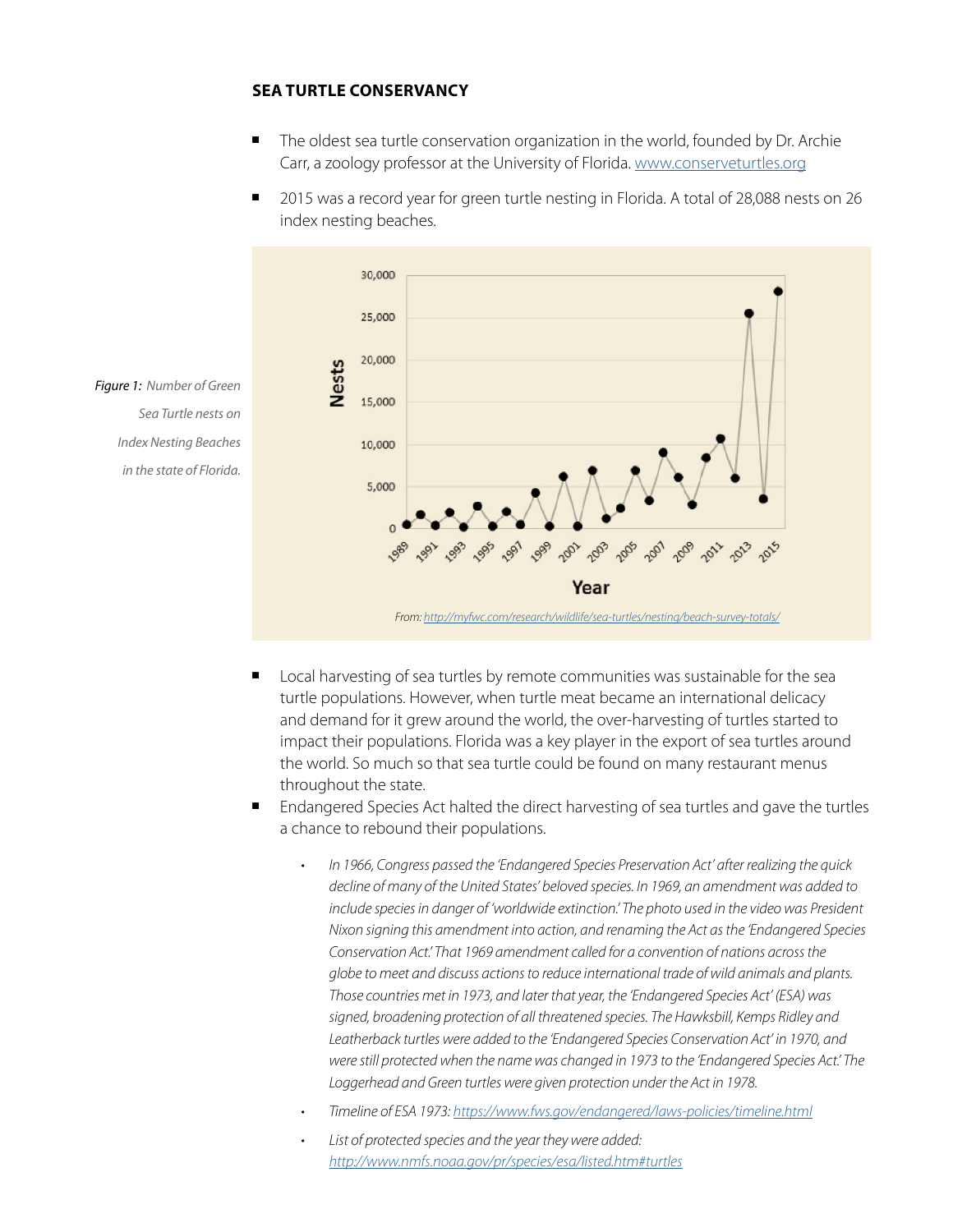- <sup>n</sup> Additional help for the turtles came from Turtle Excluder Devices (TEDs). By 1978, all species of sea turtles that nest in the state of Florida were placed on the list of threatened and endangered species. This prompted action to determine ways to help protect them. Turtles were getting caught in shrimp trawls and drowning, so a device was created that provided an escape hatch for the turtles, while still allowing commercial fishers to catch their fish. This compromise helped lessen the number of turtles killed by fishing nets. <http://www.sefsc.noaa.gov/labs/mississippi/ted/history.htm>
- 'Turtle safe' lighting also began to be developed as another method to protect nesting females and emerging hatchlings. Sea turtles do not respond to long wavelengths of light (red/amber spectrum), so using these lights along the coast lessens the disturbance of nesting females and emerging hatchlings. Sea turtle hatchlings are attracted to light, which will take them away from the water when they emerge and nesting females are deterred by light, which will keep them from nesting. Florida counties have also instituted 'lights out' programs that require homeowners and businesses along the beach to turn off their white lights during sea turtle nesting season. If caught with a white light, or non-'turtle-safe' light on after dusk, the homeowner will be warned, and multiple offenses may lead to monetary fines.

# **FLORIDA FISH AND WILDLIFE CONSERVATION COMMISSION (FWC)**

**NESTING PROGRAM** *[myfwc.com/wildlifehabitats/managed/sea-turtles/](http://myfwc.com/wildlifehabitats/managed/sea-turtles/)* 

- The FWC is the state agency that regulates the conservation of animals in the state of Florida by finding compromises that benefit both humans and animals. They use groups that go out and collect data on many species of animals in Florida, including sea turtles. They use the information collected to develop laws and protection mechanisms to regulate interactions between animal and human populations.
- **n** FWC trains and regulates the people that are allowed to work with turtles and nests. Personnel are required to go through training by FWC in the spring of each year in order to monitor sea turtle nests along the beaches in Florida. Each beach has a permit holder, which is the person in charge, that coordinates the schedules of trained personnel that walk each morning looking for nests.
- **FWC** is also in charge of regulating and enforcing fines and arrests for people who disobey environmental laws, including handling turtles and leaving lights on at night during nesting season.

### **SEA TURTLE PATROLS**

- n The primary purpose of the turtle patrols is to provide data for FWC to monitor their populations, and enact and enforce laws and regulations to protect them.
- <sup>n</sup> Every mile of sandy beach in Florida is monitored daily by a group of patrollers searching for nests. Depending on the density of nests, some patrols will document and stake each nest (like in north Florida), while others (mostly in south Florida) will mark every tenth nest because the density is so high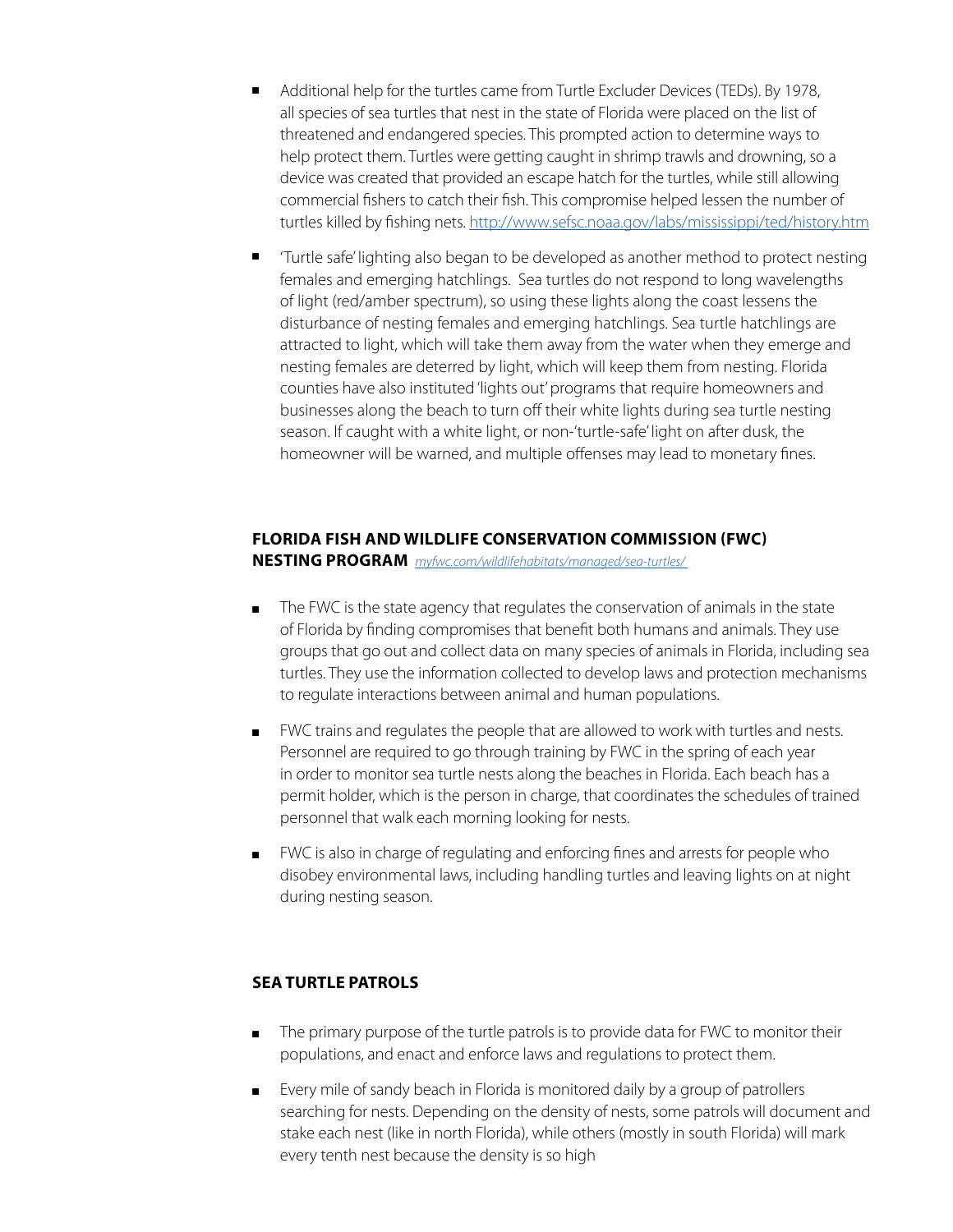- When we come across a nest, we must complete a checklist (check back for a newer version of this document that has the official checklist attached) and collect vital information including:
	- *Date nest was found*
	- *• Species of sea turtle*
	- *• GPS location*
	- *• House address*
	- *• Depth of clutch*
	- *• Anything unusual or interesting, such as how she moved along the sand, if she encountered any driftwood, beach chairs, etc.*
	- *• Drawing a picture of how she came out of the water and nested.*
	- *• Taking, many photos of the nest-marking process.*
- Because turtle nests typically hatch between 50–60 days, when a nest reaches the 45-day incubation mark, we'll mark it with green tape, to keep a close watch on the nest, and look closely for any signs of an emergence.
- n After a nest emerges, we document with photos. After 72 hours (3 days), the team will then excavate the nest to determine what exactly happened in the nest. To do this, we categorize what we find into the following categories:
	- *• Hatched eggs—determined by the number of empty shells.*
	- *• Unhatched eggs—these are eggs that didn't hatch for various reasons. They may not have been fertilized, i.e. no embryo, or the hatchling may have stopped developing at some point.*
	- *• Live pips—live turtles that are still in the shell, but have pierced through the shell.*
	- *• Dead pips—dead turtles that are still in the shell, but pierced through the shell. before dying*
	- *• Live hatchlings—turtles that came completely out of their shell, but haven't left the nest.*
	- *• Dead hatchlings—turtles that came completely out of their shell, didn't leave the nest, but died afterward.*
- <sup>n</sup> We wait three days because additional turtles sometimes emerge on successive nights. Not all turtles in a single nest will emerge at once, and we must allow them to emerge on their own as nature intended. Sometimes during the nest excavations/evaluations we encounter live hatchlings. When we do, we release them to continue their trek to the ocean.
- n Any time we collect live hatchlings during the nest evaluation, we put them in the bucket to release together when the nest evaluation is complete. We place moist sand in the bottom of the bucket and cover with a towel to simulate (as best we can) the conditions in the nest until they are released.
- n Depending on which turtle patrol you speak with, they may have protocols that vary depending on that beach's needs. For example, some beaches may mark nests with orange construction fencing if stray dogs are a problem in the area to discourage them from digging up the eggs.